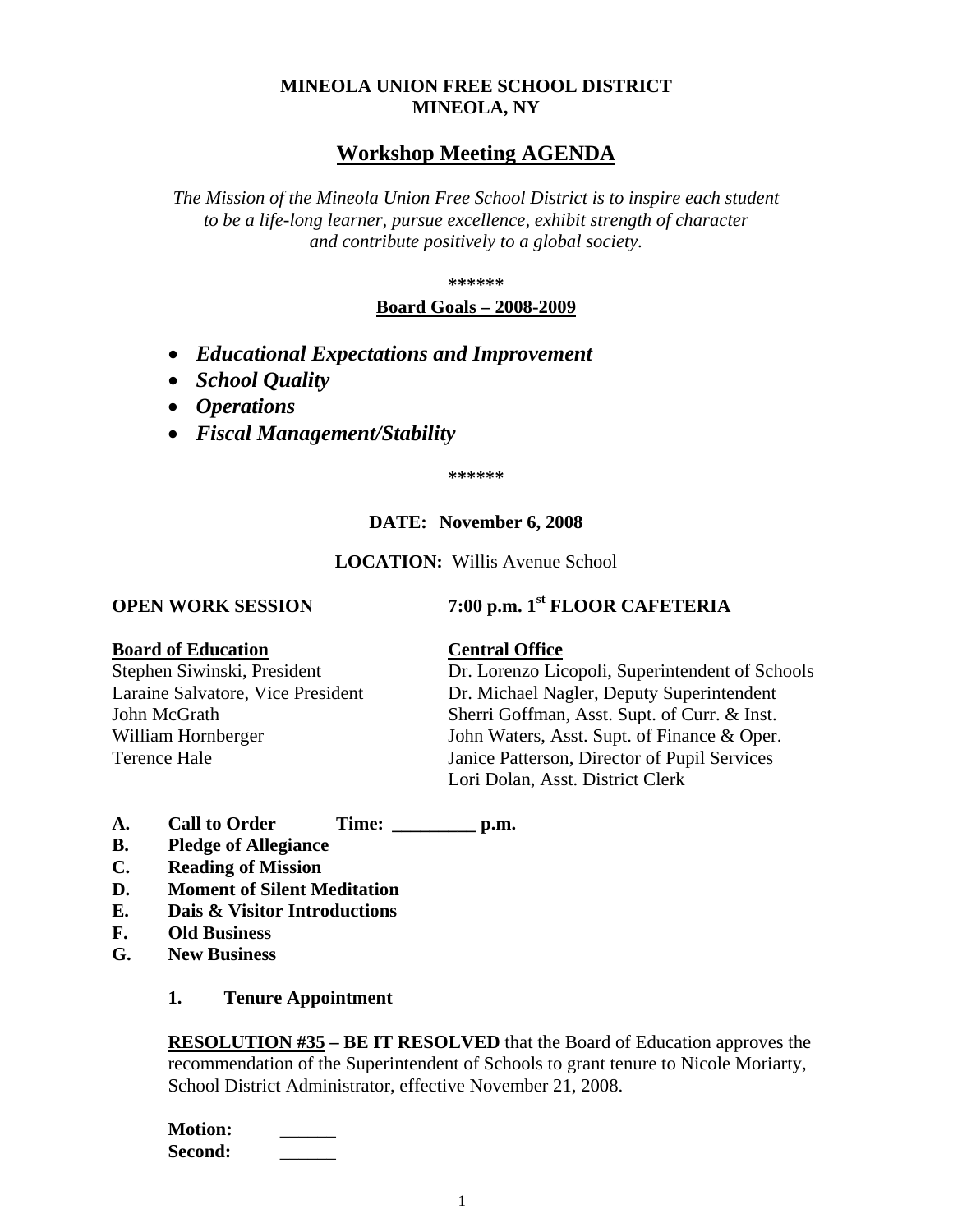| Yes:    | No: |
|---------|-----|
|         |     |
|         |     |
|         |     |
|         |     |
| Passed: |     |

# **H. Consensus Agenda**

- **1. Instruction**
	- a. Resignation/Leave of Absence
		- 1. That the Board of Education grants a request to Jennifer Kehoe for a leave of absence, using accrued sick days, followed by a possible unpaid leave of absence, for child-rearing purposes starting approximately April 5, 2009.

### b. Appointment(s)

1. That the Board of Education approves the appointment of the following coaches for the Winter Interscholastic Season for the 2008-2009 school year:

| <b>SPORT &amp; LEVEL</b>               | <b>NAME</b>           | STEP | <b>SALARY</b> |
|----------------------------------------|-----------------------|------|---------------|
| <b>Boys Varsity Basketball</b>         | Jim Hegmann           | 3    | \$8,521.00    |
| <b>Boys JV Basketball</b>              | Dominick Tolipano     | 3    | \$6,039.00    |
| <b>Girls Varsity Basketball</b>        | Denise Zunno          | 3    | \$8,521.00    |
| Girls JV Basketball                    | TBA                   |      |               |
| Varsity Wrestling                      | Dan Guido             | 3    | \$8,200.00    |
| <b>JV</b> Wrestling                    | <b>Frank Massaro</b>  | 3    | \$6,039.00    |
| <b>Boys Varsity/JV Bowling</b>         | Helms Bohringer       | 3    | \$4,097.00    |
| Girls Varsity/JV Bowling               | Valerie Liese         | 3    | \$4,097.00    |
| <b>Girls Winter Track</b>              | Kerry Cordova         | 3    | \$7,253.00    |
| <b>Boys Winter Track</b>               | Michael Santamaria    | 3    | \$7,253.00    |
| <b>Winter Track Assistant</b>          | TBA                   |      |               |
| 7 <sup>th</sup> Grade Boys Basketball  | Marty Joyce           | 3    | \$4,991.00    |
| 8 <sup>th</sup> Grade Boys Basketball  | <b>Bill DiGennaro</b> | 3    | \$4,991.00    |
| 7 <sup>th</sup> Grade Girls Volleyball | Al Weidlein           | 3    | \$4,425.00    |
| 8 <sup>th</sup> Grade Girls Volleyball | Diana Nick            | 3    | \$4,425.00    |
| 7 <sup>th</sup> Grade Girls Basketball | Marty Joyce           | 3    | \$4,991.00    |
| 8 <sup>th</sup> Grade Girls Basketball | <b>Bill DiGennaro</b> | 3    | \$4,991.00    |
| 7/8 Wrestling                          | Mike Palumbo          | 3    | \$5,360.00    |
| 7/8 Wrestling Assistant                | <b>Gary Santosus</b>  | 3    | \$4,981.00    |

\*Salaries based on 2008 – 2009 MTA Contract

2. That the Board of Education approves Lauren Bieder to the position of Permanent Substitute Teacher, effective October 1, 2008 to May 31, 2009; salary, \$100.00 per day.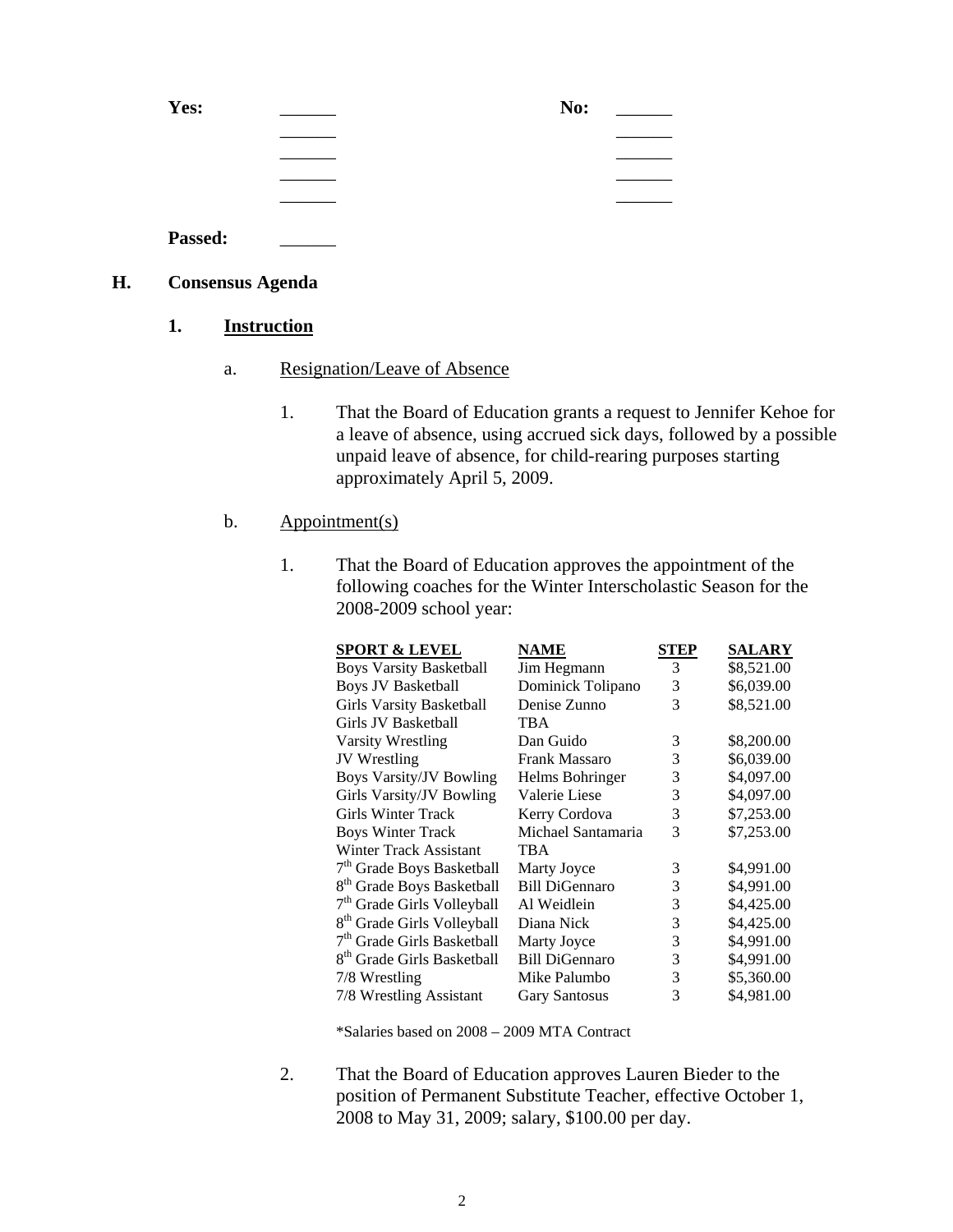3. That the Board of Education approves the addition of the following individuals to the Per Diem Substitute Teacher List for the 2008- 2009 school year at a daily rate of pay of \$90.00:

| <b>Rachel Greco</b>    | Childhood Education (Grades 1-6)    |
|------------------------|-------------------------------------|
|                        | Early Childhood Education (Birth-2) |
| <b>Annette Amber</b>   | $Pre-K-Grade 6$ , Reading           |
| <b>Jeremy Ruchames</b> | Childhood Education (Grades 1-6)    |
| Fern Weingast          | Nursery-Grade 6, Math 7-12          |
| Anastasia Panouis      | Reading                             |
| Lisa Nye               | $Pre-K-Grade 6$                     |
|                        |                                     |

4. That the Board of Education approves stipends for the following Hampton Street Clubs for the 2008-2009 school year:

| Peggy Moroney        | <b>Safety Patrol</b>     | \$300.50 |
|----------------------|--------------------------|----------|
| Martha Bergman       | <b>Safety Patrol</b>     | \$300.50 |
| Midge McInnes        | K-Kids                   | \$815.00 |
| <b>Kathy Crawley</b> | <b>Morning News Crew</b> | \$278.50 |
| <b>Mark Bennett</b>  | <b>Morning News Crew</b> | \$278.50 |
| Janice Killelea      | Math Olympiads           | \$558.00 |

5. That the Board of Education approves stipends for the following Meadow Drive Clubs for the 2008-2009 school year:

| Margaret Buttgereit | <b>Student Council</b>   | \$540.00 |
|---------------------|--------------------------|----------|
| Leslie Van Bell     | <b>Student Council</b>   | \$540.00 |
| <b>Brad Carrell</b> | $4th$ Gr. Math Olympiads | \$558.00 |
| Mary Kenny          | $5th$ Gr. Math Olympiads | \$558.00 |

6. That the Board of Education approves stipends for the following Jackson Avenue Clubs for the 2008-2009 school year:

| <b>Benay Shear</b> | Math Olympiads         | \$558.00 |
|--------------------|------------------------|----------|
| Dee Wojis          | <b>Student Council</b> | \$540.00 |
| Amanda Bernard     | <b>Student Council</b> | \$540.00 |
| Matt DeLuca        | Yearbook               | \$557.00 |
| Dee Wojis          | <b>Book Store</b>      | \$278.50 |
| Amanda Bernard     | <b>Book Store</b>      | \$278.50 |
| Sid Burgreen       | Newspaper              | \$557.00 |

### c. Amendment to Elementary Stipends

1. That the Board of Education amends the following Elementary stipends to coincide with the July 1, 2007 to June 30, 2011 MTA Contract:

| Angela Napolitano | <b>Chorus</b> | Jackson | \$951.00 |
|-------------------|---------------|---------|----------|
| Brian Goldman     | <b>Chorus</b> | Cross   | \$951.00 |
| Brian Goldman     | <b>Chorus</b> | Meadow  | \$951.00 |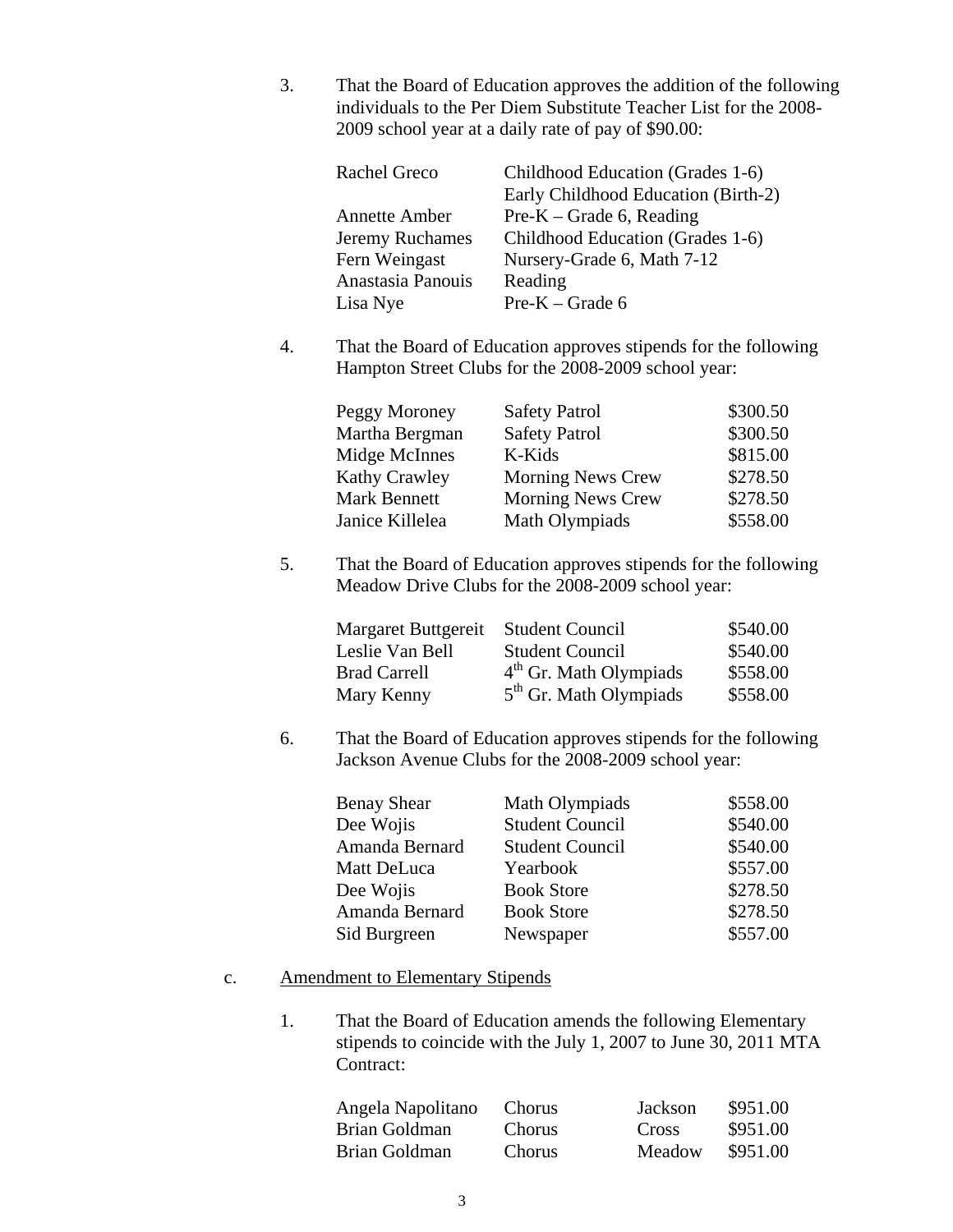| <b>Kathy Crawley</b> | Chorus        | Hampton | \$951.00 |
|----------------------|---------------|---------|----------|
| <b>Brian Goldman</b> | Drama         | Meadow  | \$951.00 |
| Jeanine Gallina      | Drama         | Cross   | \$951.00 |
| Matt DeLuca          | Drama         | Jackson | \$951.00 |
| <b>Jim Dugal</b>     | Orchestra     | Cross   | \$952.00 |
| <b>Mark Bennett</b>  | Orchestra     | Hampton | \$952.00 |
| <b>Mark Bennett</b>  | Orchestra     | Meadow  | \$952.00 |
| Robin Barkan         | Orchestra     | Jackson | \$952.00 |
| Jeanine Gallina      | Math Olympiad | Cross   | \$558.00 |
|                      |               |         |          |

# **2. Instruction: Student Action**

- a. Field Trip
	- 1. That the Board of Education approves the following out-of-state, overnight field trip request:
		- Winter Guard International (WGI) Competition for the Mineola High School Rockettes to go to Dayton, Ohio, April 1-5, 2009

# **3. Civil Service**

- a. Resignation/Leave of Absence
	- 1. That the Board of Education accepts a letter of resignation from Michael DeStefano, Director of Transportation, effective November 1, 2008.

# b. Appointment

- 1. That the Board of Education approves the appointment of Barbara Brock as part time Teacher Aide to replace Mary McInerney, effective November 3, 2008; salary, Step 1, \$13.74 per hour.
- 2. That the Board of Education approves the appointment of Marie Peitler as part time Teacher Aide to replace Christine Burke, effective November 3, 2008; salary, Step 1, \$13.74.
- 3. That the Board of Education approves the addition of the following individuals to the support staff substitute list, effective November 1, 2008:

| Diane Ricciardi<br>(Effective $10/6/08$ ) | Clerical     | \$12.32 per hr. |
|-------------------------------------------|--------------|-----------------|
| Merlen Mills                              | Teacher Aide | \$13.74 per hr. |
| Madeline Valentini                        | Teacher Aide | \$13.74 per hr. |

c. Rescinding Action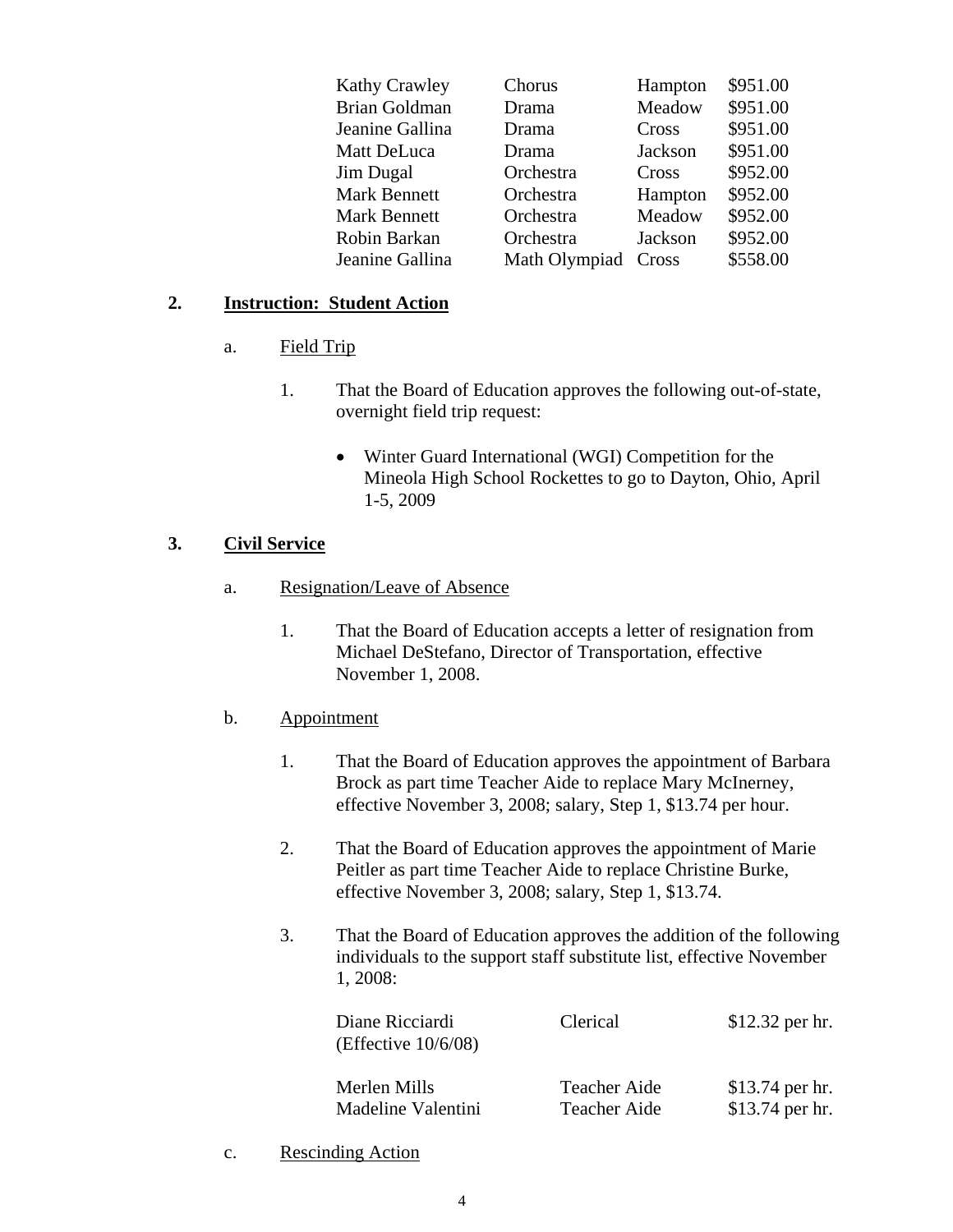- 1. That the Board of Education rescinds the June 24, 2008 letter of resignation for the purpose of retirement of Carolyn Mueller, Stenographer, previously accepted at the July 3, 2008 Reorganization/Workshop Meeting.
- 2. That the Board of Education rescinds the appointment of Loriann Seecharan, Bus Attendant, previously appointed at the October 16, 2008 Business Meeting, effective October 2, 2008.
- d. Amendment of Employment Date
	- 1. That the Board of Education amends the employment date of Sabra Hussaini, Bus Aide, from October 2, 2008 to October 17, 2008.

**RESOLUTION #36 – BE IT RESOLVED** that the Board of Education approves Consensus Agenda items H.1.a. through H.3.d.1. as presented.

| <b>Moved:</b>                   |                                      |     |     |
|---------------------------------|--------------------------------------|-----|-----|
| Second:                         |                                      |     |     |
| Yes:                            |                                      |     | No: |
|                                 |                                      |     |     |
|                                 |                                      |     |     |
|                                 |                                      |     |     |
|                                 |                                      |     |     |
| Passed:                         |                                      |     |     |
| <b>Superintendent's Reports</b> |                                      |     |     |
| $\bullet$                       | High School Report & Academy Program |     |     |
| $\bullet$                       | <b>Cost Reduction Scenarios</b>      |     |     |
|                                 |                                      |     |     |
| <b>Executive Session</b>        | Time: $\_\_\_\_p$ p.m.               |     |     |
| <b>Motion:</b>                  |                                      |     |     |
| Second:                         |                                      |     |     |
|                                 |                                      |     |     |
| Yes:                            |                                      | No: |     |
|                                 |                                      |     |     |
|                                 |                                      |     |     |
|                                 |                                      |     |     |
|                                 |                                      |     |     |
| Passed:                         |                                      |     |     |
|                                 |                                      |     |     |
|                                 |                                      |     |     |
| <b>Returned:</b>                |                                      |     |     |